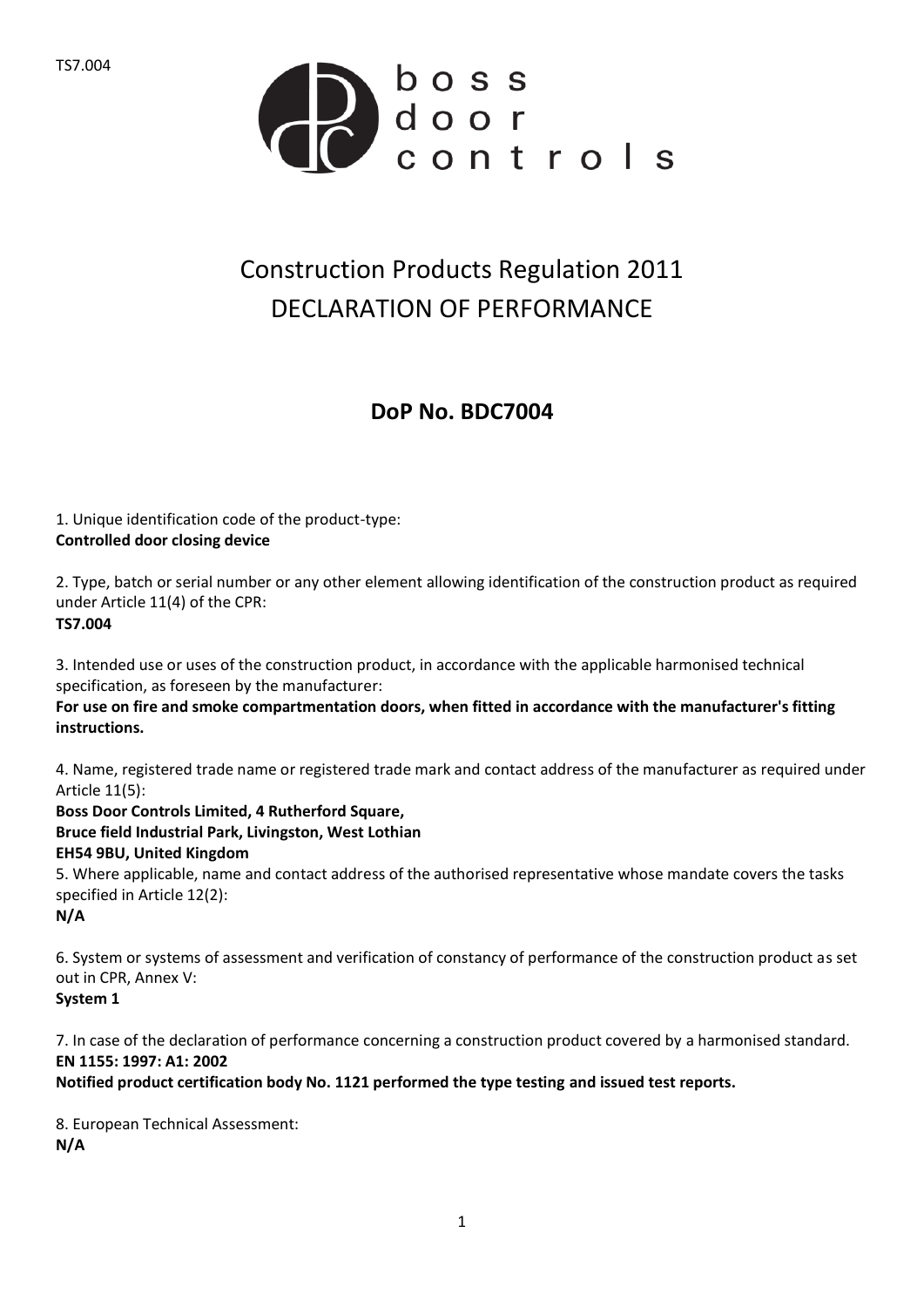| <b>Essential characteristic</b><br><b>Ability to release</b> | Performance                                            | <b>Harmonised technical</b><br>specification |
|--------------------------------------------------------------|--------------------------------------------------------|----------------------------------------------|
| Application                                                  | Door-mounted pull side (Fig.1)                         | EN1155:1997:A1:2002                          |
| 5.2.1 Release from any angle                                 | Pass                                                   |                                              |
| 5.1.3 Not Possible to inhibit                                | Pass                                                   |                                              |
| the release                                                  |                                                        |                                              |
| 5.1.4 Supply voltage                                         | Pass                                                   |                                              |
| 5.1.5 External electrical                                    | Pass                                                   |                                              |
| connection                                                   |                                                        |                                              |
| 5.1.6 Inlet for external                                     | Pass                                                   |                                              |
| wiring                                                       |                                                        |                                              |
| General                                                      |                                                        |                                              |
|                                                              |                                                        |                                              |
| 5.2.1 Electrical release                                     | Pass - Release within 3s                               |                                              |
| 5.2.3 Door closing device                                    | Pass - Documentation held separately                   |                                              |
| <b>EN1154 requirements</b>                                   |                                                        |                                              |
| 5.2.4 Durability                                             | 25 000 Electrical                                      |                                              |
|                                                              | 25 000 Mechanical                                      |                                              |
| 5.2.5 Angle of hold                                          | Greater than 65°                                       |                                              |
| 5.2.6 Manual release                                         | Between 40Nm and 120Nm                                 |                                              |
| 5.2.7 Continuous hold open                                   | Pass - less than 2 <sup>o</sup> movement over 48 hours |                                              |
| 5.2.8 Overload Performance                                   | Pass                                                   |                                              |
| 5.2.9 Delayed release                                        | Pass                                                   |                                              |
| 5.2.10 Electrical                                            | Pass at +/-15% of rated voltage                        |                                              |
| performance                                                  |                                                        |                                              |
| 5.2.11 Temperature rise                                      | Pass                                                   |                                              |
| 5.2.12 Damage                                                | Pass                                                   |                                              |
| 5.2.13 Fire/smoke doors                                      | Grade 1 - Suitable for use on fire/smoke door          |                                              |
|                                                              | assemblies                                             |                                              |
| <b>Durability of Self Closing</b>                            |                                                        |                                              |
| 5.2.14.1 Corrosion                                           | Grade 3:96 hrs                                         |                                              |
| 5.2.14.2 Corrosion                                           | Pass - After the salt spray test, the closing          |                                              |
|                                                              | moment of the door closer was not less than 80% of     |                                              |
|                                                              | that measured prior to the test.                       |                                              |
| Dangerous Substances                                         | The materials in the product do not contain or         |                                              |
| Annex ZA3                                                    | release any dangerous substances in excess of the      |                                              |
|                                                              | maximum levels specified in existing European          |                                              |
|                                                              | material standards or any national regulations.        |                                              |
|                                                              |                                                        |                                              |

## 9. Declared Performance – Figure 1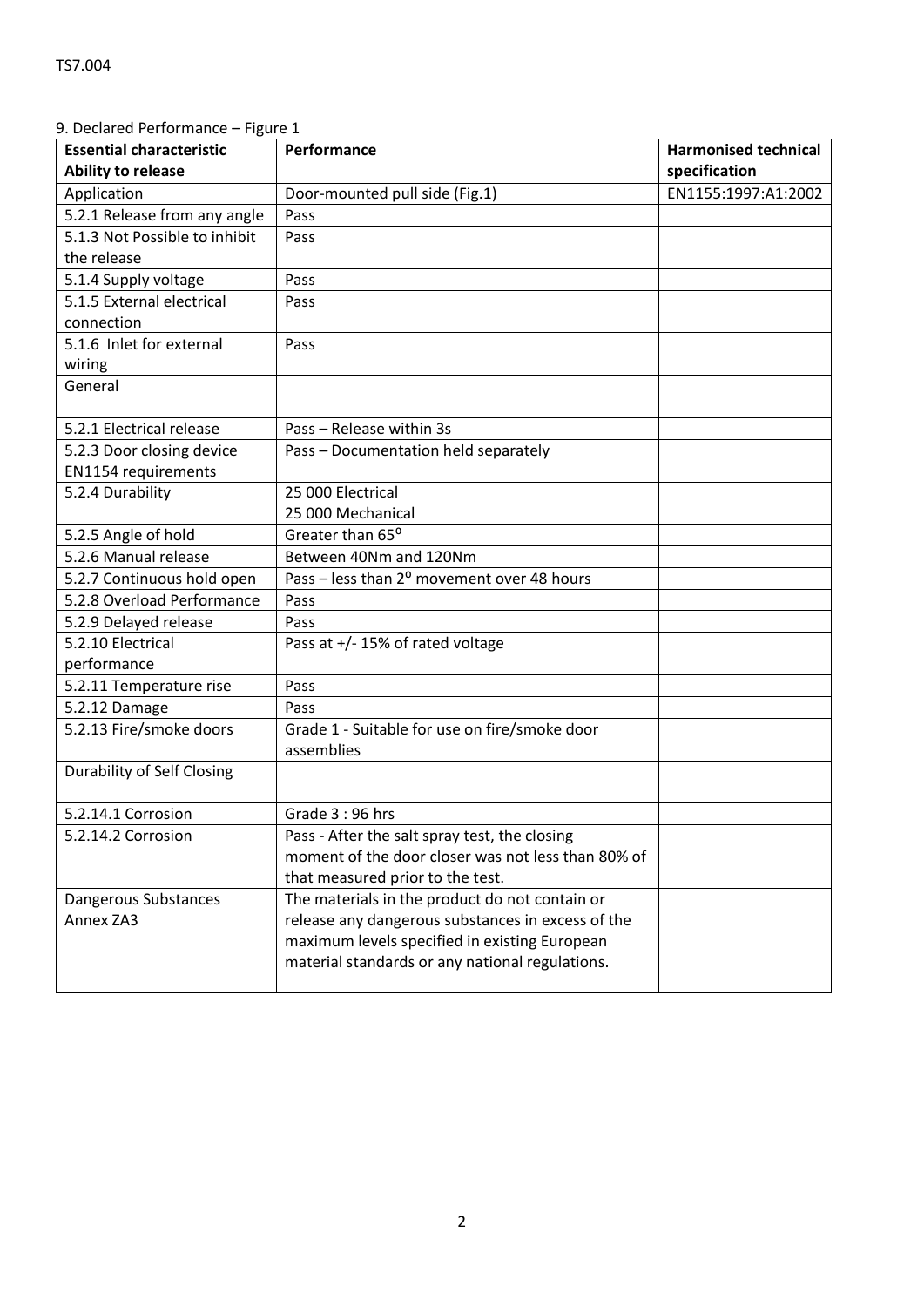| <b>Essential characteristic</b>   | Performance                                            | <b>Harmonised technical</b> |
|-----------------------------------|--------------------------------------------------------|-----------------------------|
| <b>Ability to release</b>         |                                                        | specification               |
| Application                       | Door-mounted push side (Fig.6)                         | EN1155:1997:A1:2002         |
| 5.2.1 Release from any angle      | Pass                                                   |                             |
| 5.1.3 Not Possible to inhibit     | Pass                                                   |                             |
| the release                       |                                                        |                             |
| 5.1.4 Supply voltage              | Pass                                                   |                             |
| 5.1.5 External electrical         | Pass                                                   |                             |
| connection                        |                                                        |                             |
| 5.1.6 Inlet for external          | Pass                                                   |                             |
| wiring                            |                                                        |                             |
| General                           |                                                        |                             |
| 5.2.1 Electrical release          | Pass - Release within 3s                               |                             |
| 5.2.3 Door closing device         | Pass - Documentation held separately                   |                             |
| <b>EN1154 requirements</b>        |                                                        |                             |
| 5.2.4 Durability                  | 25 000 Electrical                                      |                             |
|                                   | 25 000 Mechanical                                      |                             |
| 5.2.5 Angle of hold               | Greater than 65°                                       |                             |
| 5.2.6 Manual release              | Between 40Nm and 120Nm                                 |                             |
| 5.2.7 Continuous hold open        | Pass - less than 2 <sup>o</sup> movement over 48 hours |                             |
| 5.2.8 Overload Performance        | Pass                                                   |                             |
| 5.2.9 Delayed release             | Pass                                                   |                             |
| 5.2.10 Electrical                 | Pass at $+/-$ 15% of rated voltage                     |                             |
| performance                       |                                                        |                             |
| 5.2.11 Temperature rise           | Pass                                                   |                             |
| 5.2.12 Damage                     | Pass                                                   |                             |
| 5.2.13 Fire/smoke doors           | Grade 1 - Suitable for use on fire/smoke door          |                             |
|                                   | assemblies                                             |                             |
| <b>Durability of Self Closing</b> |                                                        |                             |
| 5.2.14.1 Corrosion                | Grade 3:96 hrs                                         |                             |
| 5.2.14.2 Corrosion                | Pass - After the salt spray test, the closing          |                             |
|                                   | moment of the door closer was not less than 80% of     |                             |
|                                   | that measured prior to the test.                       |                             |
| Dangerous Substances              | The materials in the product do not contain or         |                             |
| Annex ZA3                         | release any dangerous substances in excess of the      |                             |
|                                   | maximum levels specified in existing European          |                             |
|                                   | material standards or any national regulations.        |                             |
|                                   |                                                        |                             |